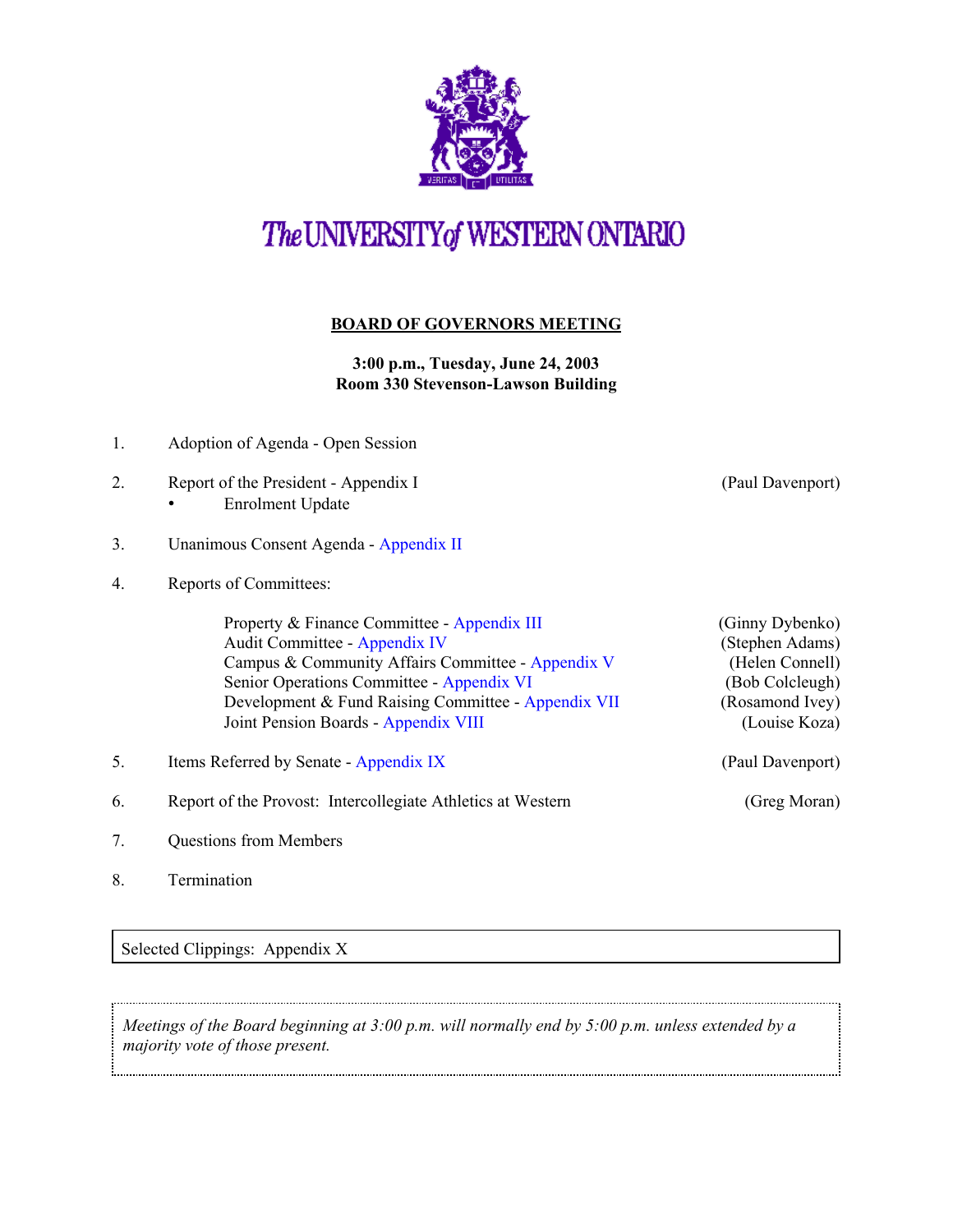## **SUMMARY OF AGENDA ITEMS - June 24, 2003 - OPEN SESSION**

| <b>Adoption of the Agenda</b>                                                                  | <b>ACTION</b> |
|------------------------------------------------------------------------------------------------|---------------|
| <b>Report of the President - Appendix I</b>                                                    | <b>INFO</b>   |
| <b>Unanimous Consent Agenda - Appendix II</b>                                                  | <b>ACTION</b> |
| <b>Report of the Property &amp; Finance Committee - Appendix III</b>                           |               |
| Policy on Storage and Dispensing of Flammable and Combustible Liquids in<br>Laboratories       | <b>ACTION</b> |
| Roof Access Policy                                                                             | <b>ACTION</b> |
| Quarterly Ratio Report on Non-Endowed Funds                                                    | <b>INFO</b>   |
| Report of the Investment Committee                                                             | <b>INFO</b>   |
| Siting of the 125 <sup>th</sup> Anniversary Riverwalk                                          | <b>INFO</b>   |
| Relocation of Sculpture from the Concrete Beach                                                | <b>INFO</b>   |
| Scholarships, Awards, Prizes                                                                   | <b>INFO</b>   |
| <b>Report of the Audit Committee - Appendix IV</b>                                             |               |
| Annual Report of the Internal Audit Function                                                   | <b>INFO</b>   |
| Annual Report of the Department of Occupational Health and Safety                              | <b>INFO</b>   |
| Report on Information Security                                                                 | <b>INFO</b>   |
| Provincial Sales Tax Audit                                                                     | <b>INFO</b>   |
| <b>Report of the Campus &amp; Community Affairs Committee - Appendix V</b>                     |               |
| Revisions to Campus Alcohol Policy                                                             | <b>ACTION</b> |
| <b>Report of the Senior Operations Committee - Appendix VI</b>                                 |               |
| <b>Electoral Board for Chancellor</b>                                                          | <b>ACTION</b> |
| Appointments to the University Discipline Appeal Committee                                     | <b>ACTION</b> |
| Appointments to Other Bodies                                                                   | <b>INFO</b>   |
| Associate Vice-President (Research & International Relations)                                  | <b>INFO</b>   |
| <b>Report of the Development &amp; Fund Raising Committee - Appendix VII</b>                   |               |
| Campaign Update: Fourth Quarter Report on Fundraising                                          | <b>INFO</b>   |
| Report of the Academic Pension Board and administrative Staff Pension Board<br>- Appendix VIII |               |
| Annual Report 2002                                                                             | <b>INFO</b>   |